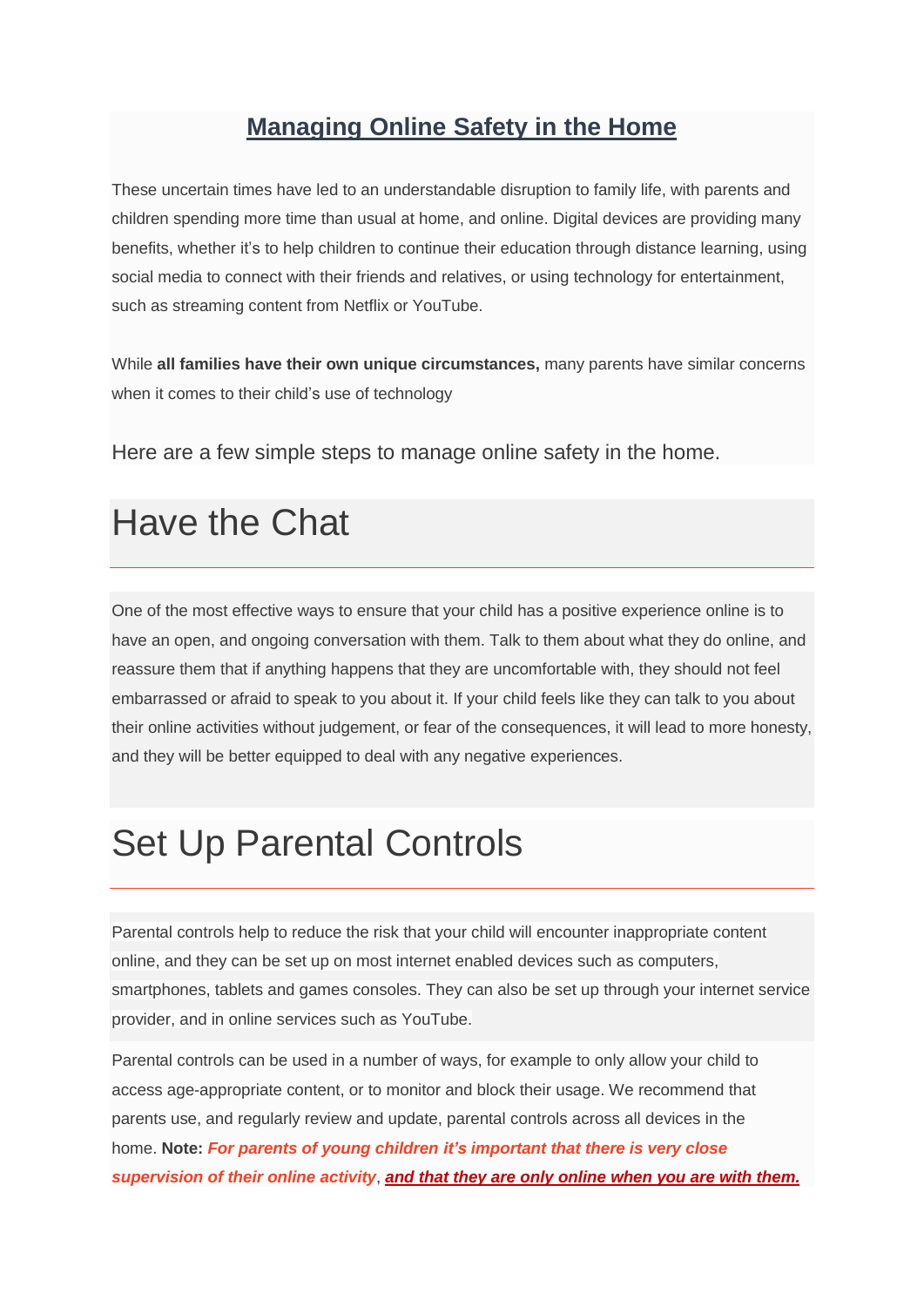# **How to set up Parental Controls**

## OPTION 1: Parental Controls from your Internet Service Provider

**Setting Parental Controls through your internet service provider can be the easiest way to manage what your children can access across all your devices and computers in your home.** This can be done easily and normally for free by most internet service providers. We recommend contacting your provider or checking their website for more information.

# OPTION 2: Parental Controls on your Computer Operating System

Most computer systems offer easy to follow steps on setting up parental controls which are free to use. Here are links to some of the main providers:

#### **Windows**

Windows Parental Controls allows users to set limits on the amount of time spent on computers, the games users play and the programs they can access. To set these up go to [windows.microsoft.com/set-parental-control](http://windows.microsoft.com/en-ie/windows/set-parental-controls#1TC=windows-7)

#### **Apple**

Apple's Parental Controls filter can operate in 3 modes (unrestricted, automatic and whitelist). Ensure you choose the most appropriate filter for your child. For step by step info on how to setup, see: <https://support.apple.com/en-ie/guide/mac-help/mtusr004/mac>

#### **Chrome OS**

For Chrome Book users, we recommend setting up **Supervised Users**. Supervised Users allows you to see what sites/pages the supervised user has viewed and also allows you to block sites you may not want Supervised Users to access. Find out how to set up Supervised Users here: [google.ie/safetycenter/families/](https://www.google.ie/safetycenter/families/start/#control-what-your-family-sees-on-the-web)

### OPTION 3: Parental Controls on Smartphones and Tablets

Whether your child has access to an Android/Apple smartphone or tablet, parental controls are available across all of these devices. You can turn off functions like in-app purchasing, social networks, app store access, camera access, Bluetooth and more.

#### **Apple**

You can use Restrictions to block or limit specific apps and features on your iPhone, iPad, or iPod touch, including access to explicit content in the iTunes Store. For more information on setting up restrictions on Apple devices go to [support.apple.com/](https://support.apple.com/en-ie/HT201304)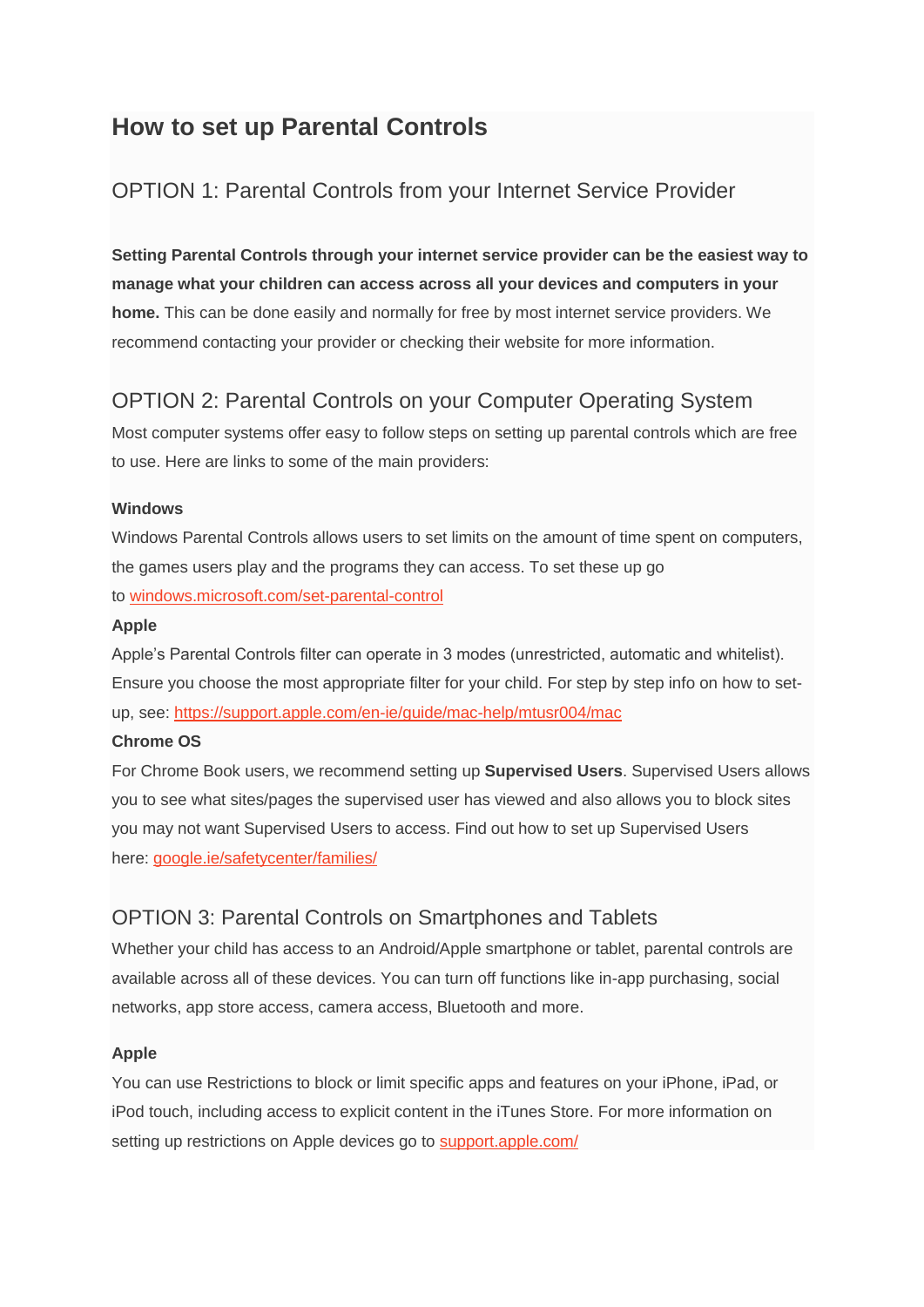#### **Android**

This useful guide from PC Advisor gives step by step information on setting up parental controls on Android devices: [pcadvisor.co.uk/how-to/](http://www.pcadvisor.co.uk/how-to/google-android/parental-control-on-android-image-3461359/)

#### **Google Play Store**

For Android Phones, we also recommend putting in place controls on the Google Play store. You can turn on these controls to restrict the content someone can download or purchase from Google Play on your device. Find out how to set up controls on Google Play here: [support.google.com/googleplay/](https://support.google.com/googleplay/answer/1075738?hl=en)

#### OPTION 4: Parental Controls on your Internet Browser

Most internet browsers offer free restrictions to help manage what sites your child can access when online. Find out how to activate parental controls on the most popular internet browsers below.

Google Chrome: [google.ie/safetycenter/families](https://www.google.ie/safetycenter/families/start/#control-what-your-family-sees-on-the-web) Safari: [support.apple.com/](https://support.apple.com/en-ie/HT201813) Firefox: [support.mozilla.org/parental-controls](https://support.mozilla.org/en-US/kb/block-and-unblock-websites-parental-controls-firef) Internet Explorer: [windows.microsoft.com/using-content-advisor](https://account.microsoft.com/family/about)

## SAFETY FOR VIDEO SITES:

#### **YouTube Safety Mode:** [Here](https://support.google.com/youtube/answer/174084?co=GENIE.Platform%3DDesktop&hl=en)

YouTube have also recently introduced a free YouTube kids app which may also be worth considering for your child. Find out more about the new app here: [webwise.ie/parents/youtube](https://www.webwise.ie/parents/youtube-kids/)[kids/](https://www.webwise.ie/parents/youtube-kids/)

#### **Swipe TV**

RTÉ have a dedicated channel app which is a great source of video content for children including videos, games, TV shows and more. The app is suitable for primary level children. [rte.rte.ie/swipetv/](http://trte.rte.ie/swipetv/)

# Time Online - Strike a Healthy Balance

Unfortunately, **there is no magic number for screen time**, and it is worth bearing in mind that children use their devices for lots of different reasons – to learn, create, play, and interact with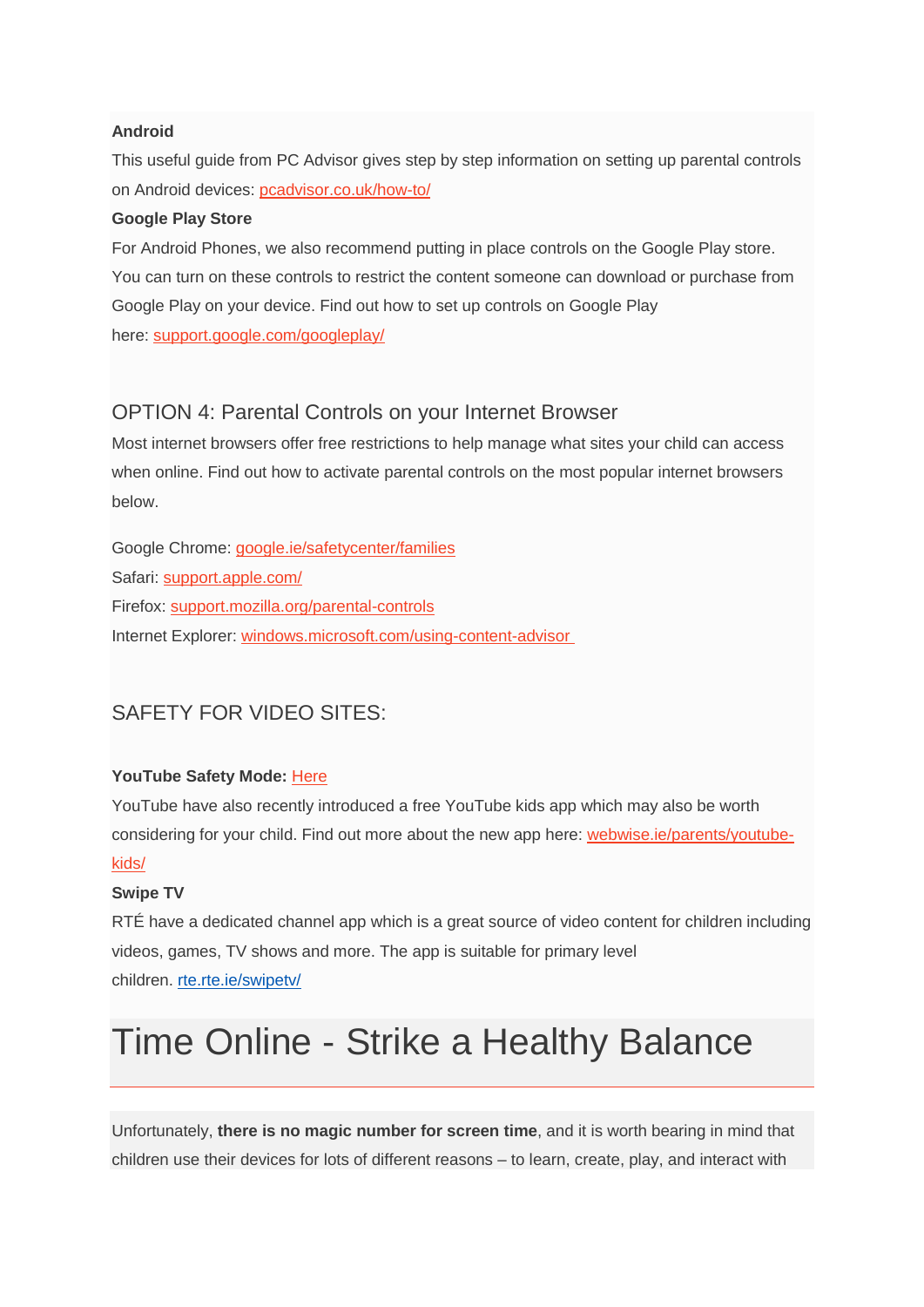their friends. Under the current circumstances households are using technology for a variety of purposes, every family is different and may face different demands, however [setting](https://www.webwise.ie/parents/screen-time-advice-for-parents/) clear [boundaries](https://www.webwise.ie/parents/screen-time-advice-for-parents/) and rules can be an effective way of managing screen time, and also making sure that you **set a good example, and follow those rules too.**

# Encourage Respectful Communication

## **Respectful Communication**

Discuss the importance of being respectful to others online, and the impact that their behaviour may have on people. Encourage them to consider the other person's perspective, and how hurtful remarks or actions could make someone feel.

The internet is a great resource for children – join in with them and discover the online world together! Why not explore **HTML Heroes**, and help your child learn about online safety in fun and interactive way?



#### <https://www.webwise.ie/html-heroes/>

There will be websites, apps and links recommended for your child on their programme of school work each week. Please use these links in addition to the links below. Scoilnet- the official portal for Irish education and World Book Online-the recommended online encyclopaedia can be accessed via Scoilnet.